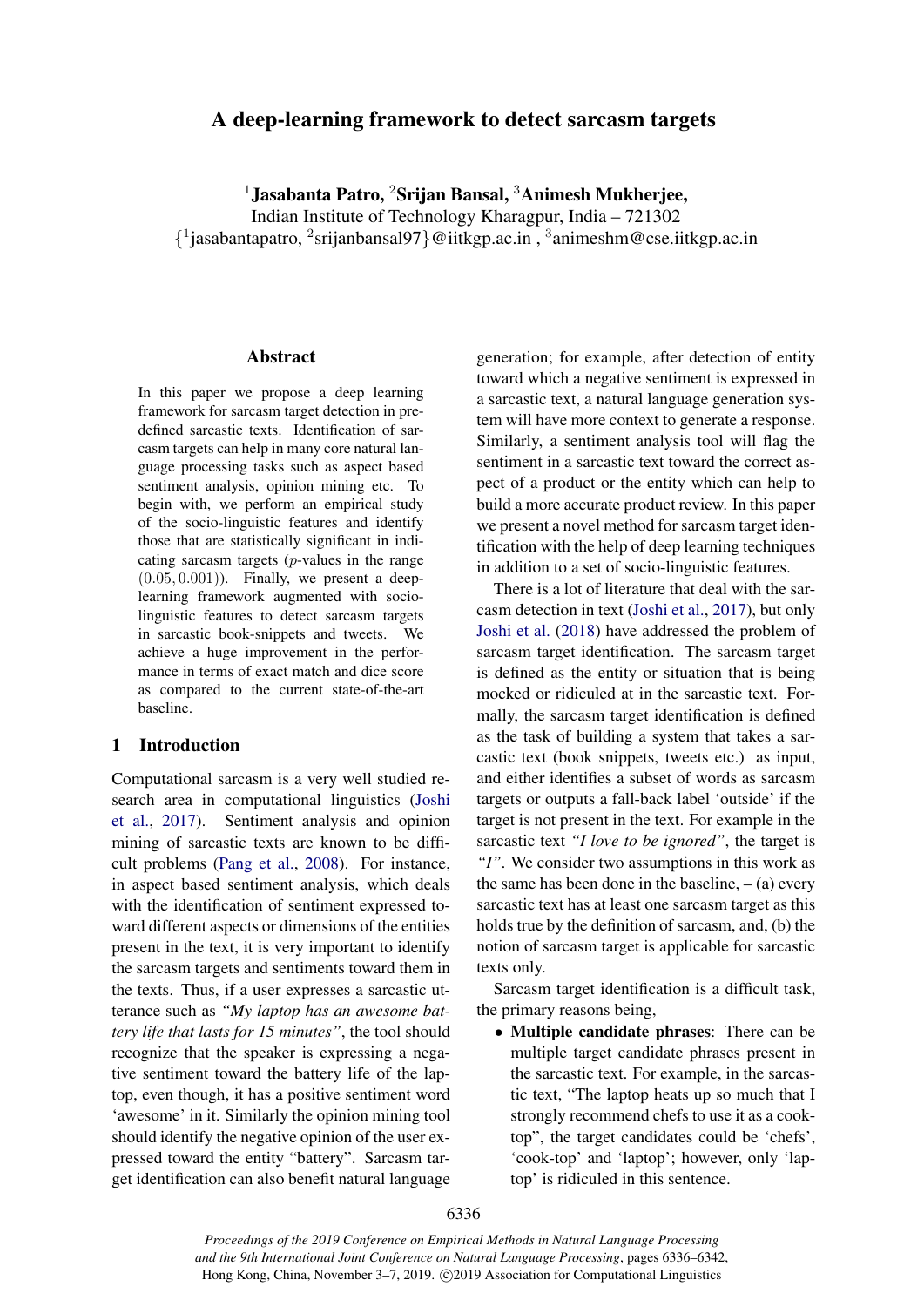- Multiple sarcasm targets: There can be multiple sarcasm target phrases present in the sentence. For example, in the sarcastic text, "I used to be a middle-of-the-road kid, but now with my freaky looks I'm definitely an outsider. Hooray.", have two sarcasm targets, i.e., 'my freaky looks' and 'I'.
- Absence of any target: It is also possible that no sarcasm target is present at all in the sarcastic text. For example in the sarcastic text "Oh, and I suppose the apples ate the cheese." the sarcasm target has to be labelled as 'outside'.

The main contributions and results of this paper can be summarized as,

- An empirical study of the socio-linguistic features that are highly significant in identifying sarcasm targets.
- A novel deep learning framework augmented with socio-linguistic features to detect sarcasm targets in sarcastic texts. We achieve a huge improvement over [Joshi et al.](#page-5-2) [\(2018\)](#page-5-2) in sarcasm target detection in terms of the evaluation metrics – exact match and dice score.

In this paper our main motive was to establish that deep neural machinery can be effectively married with socio-linguistic features to detect sarcasm targets. This exercise was a proof of concept to show that this marriage is indeed useful. The code we developed for this work is made freely available<sup>[1](#page-1-0)</sup>.

## 2 Related works

Most of the papers in the area of computational sarcasm address the problem of sarcasm detection, i.e., classification of a text as sarcastic or nonsarcastic. [Joshi et al.](#page-5-0) [\(2017\)](#page-5-0) present a compilation of past works including the datasets, approaches, issues and trends in automatic sarcasm detection. They observe mainly three approaches to the sarcasm detection problem – semi-supervised extrac-tion of sarcastic patterns [\(Tsur et al.,](#page-6-0) [2010;](#page-6-0) Ptáček [et al.,](#page-5-3) [2014;](#page-5-3) [Bouazizi and Ohtsuki,](#page-5-4) [2015;](#page-5-4) [Riloff](#page-5-5) [et al.,](#page-5-5) [2013;](#page-5-5) [Joshi et al.,](#page-5-6) [2015\)](#page-5-6), use of hashtag based supervision [\(Davidov et al.,](#page-5-7) [2010;](#page-5-7) [Aber](#page-5-8)[crombie and Hovy,](#page-5-8) [2016\)](#page-5-8), and use of contextual information for sarcasm detection [\(Hazarika et al.,](#page-5-9) [2018;](#page-5-9) [Wallace et al.,](#page-6-1) [2014;](#page-6-1) [Rajadesingan et al.,](#page-5-10) [2015\)](#page-5-10). Recently, [Tay et al.](#page-6-2) [\(2018\)](#page-6-2) presented an

attention-based neural model to explicitly model contrast and incongruity. [Kolchinski and Potts](#page-5-11) [\(2018\)](#page-5-11) presented two methods for representing authors in the context of textual sarcasm detection; they show that augmenting a bidirectional RNN with these representations improves performance in sarcasm detection. [Ghosh and Muresan](#page-5-12) [\(2018\)](#page-5-12) did a thorough analysis of sarcasm markers in social media platforms like Twitter and Reddit; in their study they found that in Twitter while emoticons or emojies are the most discriminative markers to recognize sarcastic/ironic utterances, for Reddit the morphological markers (e.g., interjections, tag questions) are the most discriminative. In socio-linguistic literature even though there are many studies that observe propagation of hate speech [\(Ribeiro et al.,](#page-5-13) [2018;](#page-5-13) [Salminen et al.,](#page-5-14) [2018\)](#page-5-14) and abusive behaviour [\(Founta et al.,](#page-5-15) [2018;](#page-5-15) [Maity](#page-5-16) [et al.,](#page-5-16) [2018;](#page-5-16) [Mathew et al.,](#page-5-17) [2019a,](#page-5-17)[b\)](#page-5-18) in social media an in-depth analysis of how sarcastic message travels in social networks and how tweets around the targets behave is an area which social scientists need to investigate. To the best of our knowledge, only [Joshi et al.](#page-5-2) [\(2018\)](#page-5-2) addresses the problem of sarcasm target identification. This problem attempts to identify the entity toward which sentiment is expressed in a sentence which in turn can have a lot of applications. Our objective here is to leverage recent deep learning methods to escalate the overall performance on this task.

### 3 Dataset

We consider the dataset released by [Joshi et al.](#page-5-2) [\(2018\)](#page-5-2) for our experiments. The dataset has two types of sarcastic text - - book snippets and tweets. There are 224 book snippets and 506 tweets present in the data. The sarcasm targets present in these book snippets and tweets are manually annotated by three well experienced linguists who have at least five years of linguistic annotation experience for tasks such as sentiment analysis, word sense disambiguation and other related works. For the book snippets the average length of the sarcasm target is 1.6 words while it is 2.08 words for the tweets. The average length of the whole snippets is 27.74 words whereas for the tweets this is 12.97 words. For annotation, the annotators are given a bunch of sarcastic texts and asked to identify which words represent the target that the author is mocking? In case the annotators do not find specific words in the text that corre-

<span id="page-1-0"></span><sup>1</sup>Code:[https://github.com/Srijanb97/](https://github.com/Srijanb97/Sarcasm_Target_Detection-EMNLP-) [Sarcasm\\_Target\\_Detection-EMNLP-](https://github.com/Srijanb97/Sarcasm_Target_Detection-EMNLP-)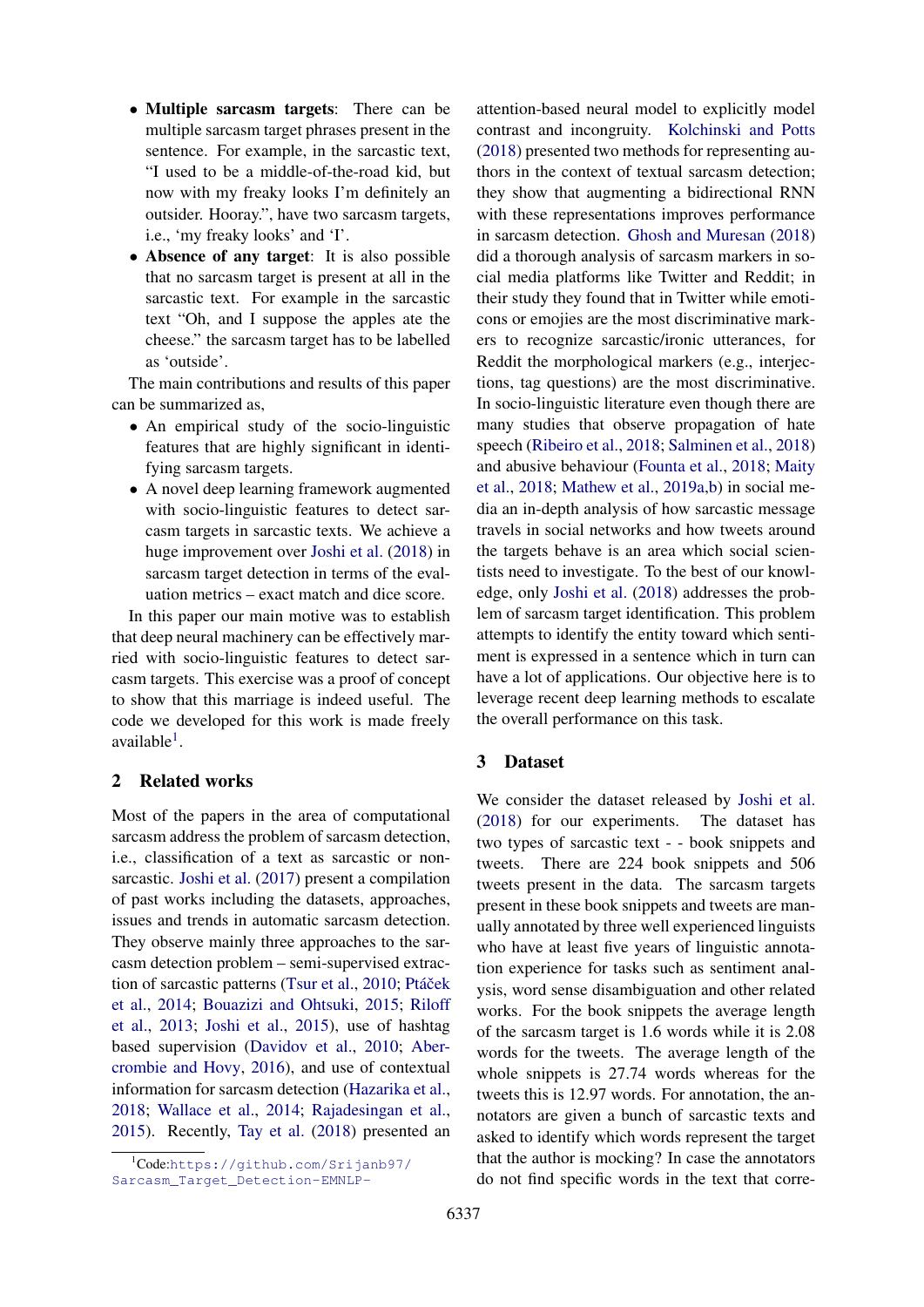spond to a target, they label it as 'outside'.

## 4 Socio-linguistic features

In this section, we present various socio-linguistic features that show statistically significant differences between the words corresponding to the sarcasm targets and the rest of the words in the sarcastic text. The results are shown in Table [1.](#page-3-0) Some of the observations are,

- The distribution of location (LOC) and organisation (ORG) named entities are significantly different for the sarcasm target words compared to the other words ( $p < 0.001$ ).
- The distribution of some of the POS tags (nouns, verbs, adjectives and modifiers) are significantly different for the target words compared to the other words.
- We calculate the  $LIWC<sup>2</sup>$  $LIWC<sup>2</sup>$  $LIWC<sup>2</sup>$  and Empath [\(Fast](#page-5-19) [et al.,](#page-5-19) [2016\)](#page-5-19) category fractional distributions across the target and the other words in the snippets and tweets. Certain categories as noted in the table are significantly different. The LIWC and Empath dictionary has many pre-defined categories (e.g., 'social', 'family' etc.). Analysis using these dictionaries has been done on different collection of tweets in many past research [\(Fink et al.,](#page-5-20) [2012;](#page-5-20) [Schwartz et al.,](#page-5-21) [2013;](#page-5-21) [Maity et al.,](#page-5-22) [2016\)](#page-5-22) which forms our primary motivation for this study.

## 5 Methodology

The architecture of our proposed system is shown in Figure [1.](#page-4-0) The input to our system is a sarcastic text concatenated with a dummy word at the end of the sentence. We proceed with the hypothesis that each word is a potential candidate to be a sarcasm target. Thus for each word in the sentence we create three components, (i) left context, (ii) right context, and (iii) a word representation for itself. Suppose the input sarcastic sentence is represented by a sequence of words  $w_1, w_2... w_N$ ,  $w_{N+1}$ , where  $w_{N+1}$  is a dummy word. We append a start token and an end token respectively at the beginning and the end of this sentence. These two tokens are never be considered as center word, but act as the left context for the first  $(w_1)$  word and the right context for last dummy word  $(w_{N+1})$  respectively. Thus, for a word  $w_K$ , where  $1 \leq$  $K \leq N + 1$ , the left context is defined as  $\leq$ 

 $start > w_1 : w_{K-1}$  while the right context is defined as  $[w_{K+1}: w_{N+1} < end >]$ . Each word in the left context, right context and the central word are passed through an embedding layer to initialize them through pre-trained embeddings. We experiment with various pre-trained word embeddings like Glove, fast-text, elmo, BERT etc. The word representations are then passed to a LSTM or bidirectional LSTM (Bi-LSTM) layer or a target dependent LSTM (TD-LSTM) layer. In case of unidirectional LSTM (simple LSTM) layer, we keep the flow of hidden vectors in left context and right context as toward the center. Next we concatenate the hidden vectors of rightmost LSTM cell in left context, the central word LSTM cell hidden vector and the hidden vector of leftmost LSTM cell in right context, and pass them to a dense layer. In case of Bi-LSTM we concatenate both the forward and backward hidden vectors at each component before concatenating them again across the components. The dense representation is then concatenated with socio-linguistic features as we have obtained for the word  $w_k$ , and passed to a linear layer with sigmoid activation function, for the classification of the center word as sarcasm target or not.

#### 6 Experiments and results

#### 6.1 Evaluation metrics

We consider two evaluation metrics  $-$  (i) exact match accuracy, and (ii) dice score, as has been also used in the baseline method (see [\(Joshi et al.,](#page-5-2) [2018\)](#page-5-2) for definitions).

### 6.2 Baselines

The baseline as described in [Joshi et al.](#page-5-2) [\(2018\)](#page-5-2) consists of two extractors joined by an integrator. The two extractors are (i) rule based, and (ii) statistics based. While the rule based extractor extracts candidate words for sarcasm target based on nine syntactic rules, the statistical extractor takes features such as lexical, POS tag, polarity, pragmatic features etc., and passes them to a classifier for the candidate word selection. The selected candidate words are then given as input to the integrator module, which is a hybrid 'AND' or 'OR' module, to select the final set of words as sarcasm targets.

### 6.3 Model setup and results

The setup: All the results reported are on 3-fold cross validation. Models were trained with Adam Optimizer having a learning rate 1e−5 and a batch

<span id="page-2-0"></span><sup>2</sup> http://www.liwc.net/comparison.php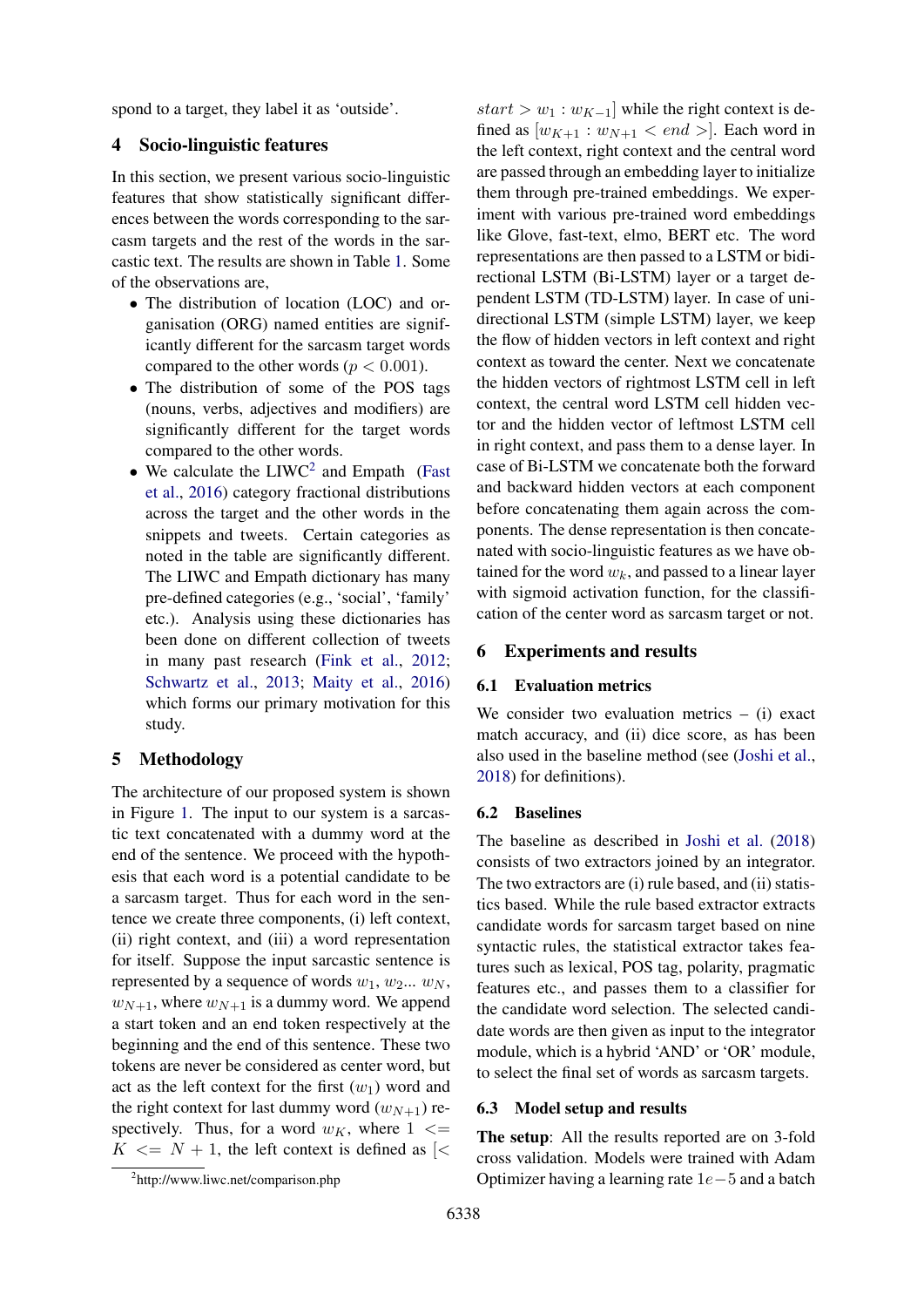<span id="page-3-0"></span>

| Catrgory    | Features for snippets                                                                                                  | Features for tweets                                                       |  |  |
|-------------|------------------------------------------------------------------------------------------------------------------------|---------------------------------------------------------------------------|--|--|
| <b>NER</b>  | $LOC(***), ORG(***)$                                                                                                   | $LOC(***), ORG(***)$                                                      |  |  |
| <b>POS</b>  | $\frac{\text{EOC}}{\text{CC}(***)}$ , $\frac{\text{CNC}}{\text{INC}(***)}$ , $\frac{\text{MD}(***)}{\text{MD}(***)}$ , | $IN(***)$ , $MD(***), NN(***), NN(***), NN(P(***),$                       |  |  |
|             | $NNP(***), PRP(***), PRP$(***),$                                                                                       | $NNS(***), PRPS(***), RB(***), UH(***),$                                  |  |  |
|             | $RB(***), \quad VB(***), \quad VBD(***),$                                                                              | VB(***), VBG(***), VBP(***), VBZ(***),                                    |  |  |
|             | VBP(***), VBZ(***), JJ(**), NN(**),                                                                                    | $CC(**), TO(**), VBD(**), JJ(*), JJR(*),$                                 |  |  |
|             | $NNS(**), TO(**), UH(**), WP(*)$                                                                                       | $JJS(*), RP(*)$                                                           |  |  |
| Empath      | Appearance(***), Feminine(***),                                                                                        | Affection(***), Ancient(***), Beach(***),                                 |  |  |
|             | White_Collar_Job(***), Beauty(*),                                                                                      | $Car(***),$ Cleaning(***), College(***),                                  |  |  |
|             | Cleaning(*), Exotic(*), Farming(*),                                                                                    | Domestic_Work(***), Driving(***), Eat-                                    |  |  |
|             | Occupation(*), Violence(*)                                                                                             | $ing(***),$ Economics(***), Family(***),                                  |  |  |
|             |                                                                                                                        | Government(***), Health(***), Home(***),                                  |  |  |
|             |                                                                                                                        | Love(***), Medical Emergency(***), Meet-                                  |  |  |
|             |                                                                                                                        | $ing(***),$ Morning(***), Occupation(***),                                |  |  |
|             |                                                                                                                        | Ocean(***), Office(***), Optimism (***),                                  |  |  |
|             |                                                                                                                        | Poor(***), Positive_Emotion(***), Read-                                   |  |  |
|             |                                                                                                                        | ing(***), Sailing(***), School(***),                                      |  |  |
|             |                                                                                                                        | Science(***), Sports(***),<br>Swim-                                       |  |  |
|             |                                                                                                                        | $\text{ming}(***), \quad \text{Traveling}(***), \quad \text{Water}(***),$ |  |  |
|             |                                                                                                                        | White_Collor_Job(***), Work(***), Ve-                                     |  |  |
|             |                                                                                                                        | hicle(***), $Art(**)$ , Blue_Collar_Job(**),                              |  |  |
|             |                                                                                                                        | Business(**), Clothing(**), Cooking(**),                                  |  |  |
|             |                                                                                                                        | Dance(**), Exotic(**), Fabric(**), Fem-                                   |  |  |
|             |                                                                                                                        | $\text{inine}(**)$ , Friends(**), Hygiene(**),                            |  |  |
|             |                                                                                                                        | Liquid(**), Musical(**), Law(**),                                         |  |  |
|             |                                                                                                                        | Plant(**), Restaurant(**), Ship(**),                                      |  |  |
|             |                                                                                                                        | Toy(**), Achievement(*), Air_Travel(*),                                   |  |  |
|             |                                                                                                                        | Animal(*), Attractive(*), Childish(*),                                    |  |  |
|             |                                                                                                                        | Children(*), Contentment(*), Exercise(*),                                 |  |  |
|             |                                                                                                                        | Fashion(*), Furniture(*), Help(*), Leader(*),                             |  |  |
|             |                                                                                                                        | Leisure(*), Messaging(*), Music(*), Ner-                                  |  |  |
|             |                                                                                                                        | vousness(*), Politics(*), Shopping(*),                                    |  |  |
|             |                                                                                                                        | Technology(*), Violence(*),<br>$Sleep(*),$                                |  |  |
|             |                                                                                                                        | Warmth(*), Weather(*), Wedding(*)                                         |  |  |
| <b>LIWC</b> | $Adverbs$ <sup>***</sup> ), $Afterlet$ <sup>***</sup> ),                                                               | $Adverbs(***),$ $Aftertt(***),$ $AuxVb(***),$                             |  |  |
|             | AuxVb(***), $CogMech(***),$                                                                                            | $Body(***), \quad CogMech(***), \quad Conj(***),$                         |  |  |
|             | Conj(***), Excl(***), Humans(***),                                                                                     | Discrep(***), $\text{Excl}$ (***), $\text{Family}$ (***),                 |  |  |
|             | Negate(***), Past(***), Posemo(***),                                                                                   | Funct(***), Health(***), Home(***), Hu-                                   |  |  |
|             | Ppron(***), Prep(***), Present(***),                                                                                   | mans(***), Insight(***), Leisure(***),                                    |  |  |
|             | Pronoun(***), $\text{Relative}$ (***),                                                                                 | $Fast(***), \qquad \text{Posemo}(***), \qquad \text{Ppron(***)},$         |  |  |
|             | SheHe(***), Social(***), Space(***),                                                                                   | Prep(***), Present(***), Pronoun(***),                                    |  |  |
|             | Tentat(***), They(***), Time(***),                                                                                     | $Sad(***),$ $Social(***),$ $Verbs(***),$                                  |  |  |
|             | Verbs $(***)$ , Cause $(**)$ , Discrep $(**)$ ,                                                                        | Work(***), Assent(**), Bio(**), Cause(**),                                |  |  |
|             | Funct(**), Future(**), Hear(**),                                                                                       | Future(**), Ingest(**), Negate(**),                                       |  |  |
|             | $Incl(**), Motion(**), Achiev(*), Arti-$                                                                               | Quant(**), Sexual(**), Certain(*),                                        |  |  |
|             | $cle(*), Body(*), Death(*), Family(*),$                                                                                | Friends(*), $I(*)$ , Incl(*), SheHe(*)                                    |  |  |
|             | Insight(*), Percept(*), Quant(*)                                                                                       |                                                                           |  |  |

Table 1: Features that are significantly different for the target words compared to the other words. Features for which  $p < 0.05$  ( $p < 0.01$  and  $p < 0.001$ ) is represented by (\*) {(\*\*), (\*\*\*)} respectively.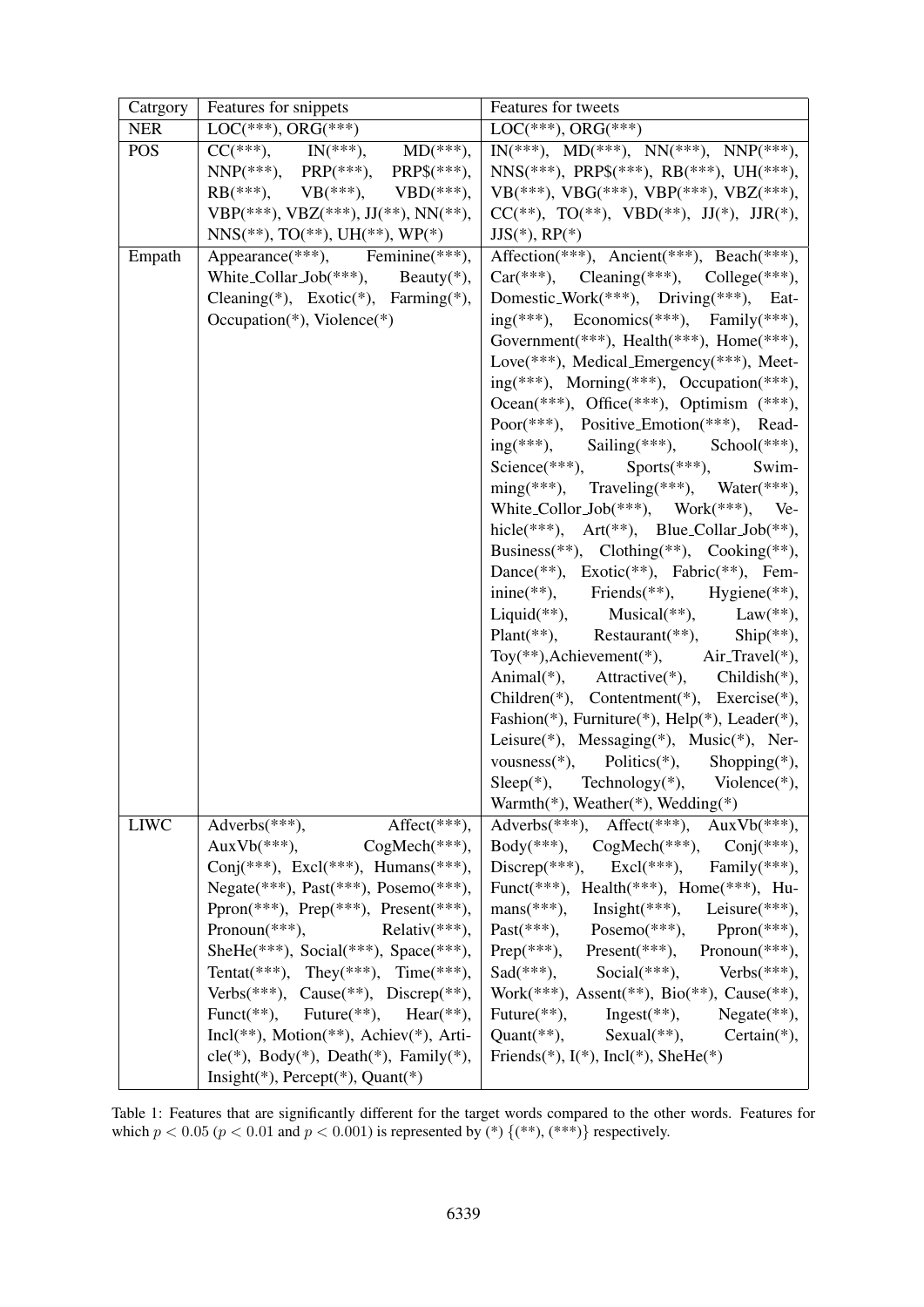<span id="page-4-0"></span>

Figure 1: Architecture of the proposed system.  $w_K$  is the center word to be classified as target or not,  $\leq$  start  $>$  $w_1 : w_{K-1}$ ] is the left context and  $[w_{K+1} : w_{N+1} < end >]$  is the right context.

size of 64. Best results were obtained with the Elmo embedding as initialization.

Results: We report the exact match and the dice score obtained from different variants of our model and compare them with the baseline in Table [2.](#page-4-1) We note that all the variants of our model outperforms the baseline approach by a large margin. Among non-augmented models, the variant with Bi-LSTM layer performs the best in most of the metrics. The dice score for the book snippets data is best when TD-LSTM is used. The augmentation of socio-linguistic features (BiLSTM layer + slf) the performance further leading to the establishment of new state-of-the-art in sarcasm target detection. In addition, for our model variants we also report the macro and micro F1-scores in Table [3.](#page-4-2) Once again the Bi-LSTM is indicative of the best performance in majority of cases. The macro-F1 and micro-F1 increases further for book snippets when augmented with socio-linguistic features.

## 7 Conclusion

In this work, we have presented a deep learning model for sarcasm target identification. We outperform the only available baseline by a large margin. We identify various socio-linguistic features that differentiate the target text from the rest of the snippet/tweet. When these additional sociolinguistic features are fused into our deep learning framework they seem to improve performance for both snippets and tweets establishing new state-ofthe-art for this problem.

<span id="page-4-1"></span>

| Model             | $EM_T$ | $DS_T$ | $EM_S$ | $DS_S$ |
|-------------------|--------|--------|--------|--------|
| Baseline:         | 13.45  | 20.82  | 16.51  | 21.28  |
| <b>AND</b>        |        |        |        |        |
| Baseline:         | 9.09   | 39.63  | 7.01   | 32.68  |
| <b>OR</b>         |        |        |        |        |
| <b>LSTM</b> layer | 26.01  | 82.84  | 23.37  | 87.57  |
| <b>Bi-LSTM</b>    | 29.48  | 84.04  | 30.14  | 87.66  |
| layer             |        |        |        |        |
| <b>TD-LSTM</b>    | 26.35  | 82.27  | 25.97  | 87.71  |
| layer             |        |        |        |        |
| <b>Bi-LSTM</b>    | 30.12  | 84.11  | 31.17  | 88.16  |
| $layer + sIf$     |        |        |        |        |

Table 2: Comparison our models with the baseline. T: tweets, S: snippets, sl: socio-linguistic features.

<span id="page-4-2"></span>

| Model             | $F1^{\mu}_{T}$ | $F1_T^M$ | $F1_c^{\mu}$ | $F1^M_{\rm c}$ |
|-------------------|----------------|----------|--------------|----------------|
| <b>LSTM</b> layey | 46.79          | 51.04    | 39.31        | 43.72          |
| <b>Bi-LSTM</b>    | 54.74          | 59.19    | 48.27        | 45.36          |
| layer             |                |          |              |                |
| <b>TD-LSTM</b>    | 41.59          | 49.28    | 47.23        | 46.42          |
| layer             |                |          |              |                |
| <b>Bi-LSTM</b>    | 50.30          | 55.76    | 48.30        | 48.54          |
| $layer + sIf$     |                |          |              |                |

Table 3: Macro (M) and micro  $(\mu)$  F1 scores for the different models.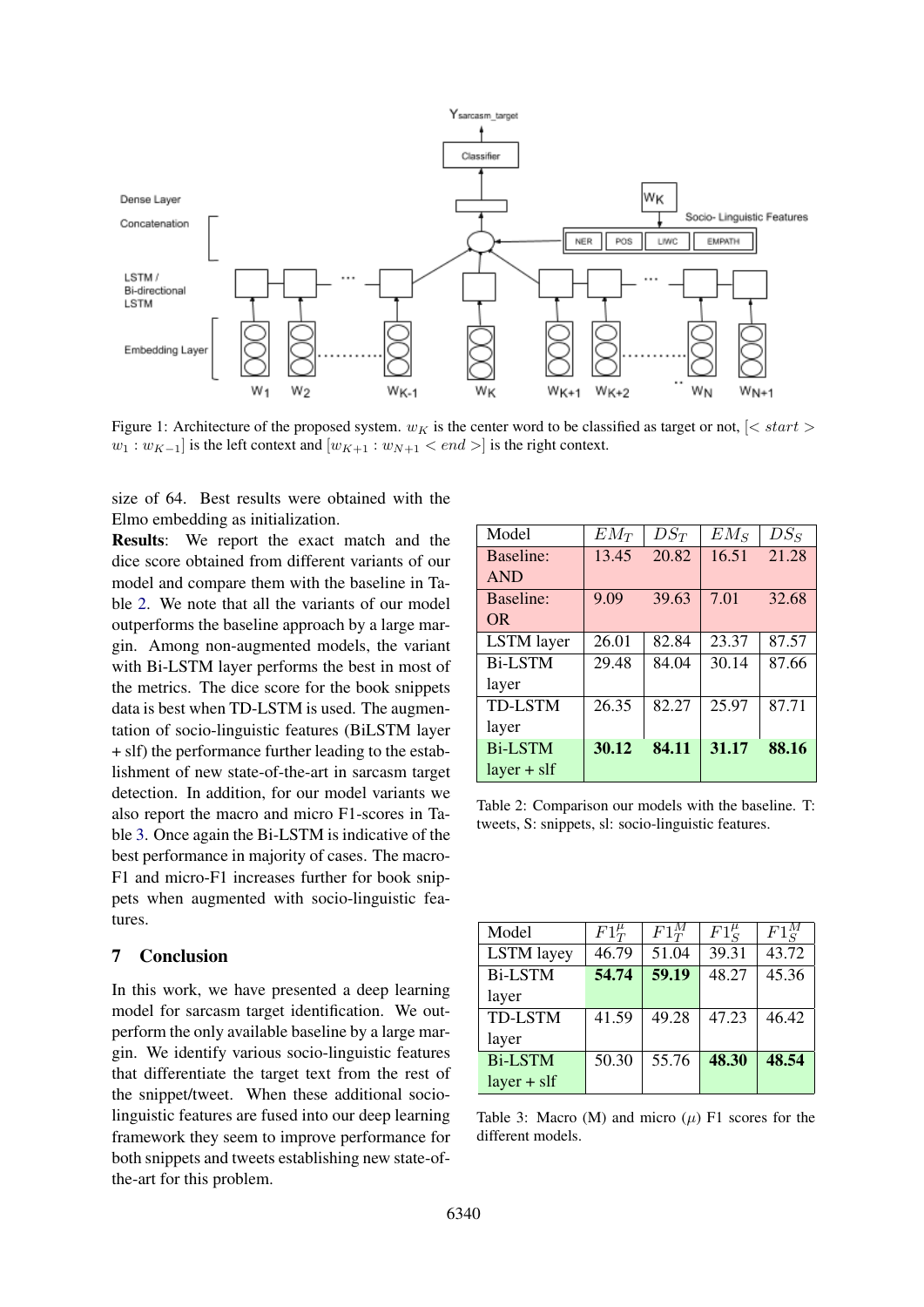### References

- <span id="page-5-8"></span>Gavin Abercrombie and Dirk Hovy. 2016. Putting sarcasm detection into context: The effects of class imbalance and manual labelling on supervised machine classification of twitter conversations. In *Proceedings of the ACL 2016 Student Research Workshop*, pages 107–113.
- <span id="page-5-4"></span>Mondher Bouazizi and Tomoaki Ohtsuki. 2015. Sarcasm detection in twitter:" all your products are incredibly amazing!!!"-are they really? In *2015 IEEE Global Communications Conference (GLOBECOM)*, pages 1–6. IEEE.
- <span id="page-5-7"></span>Dmitry Davidov, Oren Tsur, and Ari Rappoport. 2010. Semi-supervised recognition of sarcastic sentences in twitter and amazon. In *Proceedings of the fourteenth conference on computational natural language learning*, pages 107–116. Association for Computational Linguistics.
- <span id="page-5-19"></span>Ethan Fast, Binbin Chen, and Michael S Bernstein. 2016. Empath: Understanding topic signals in largescale text. In *Proceedings of the 2016 CHI Conference on Human Factors in Computing Systems*, pages 4647–4657. ACM.
- <span id="page-5-20"></span>Clay Fink, Jonathon Kopecky, and Maksym Morawski. 2012. Inferring gender from the content of tweets: A region specific example. In *ICWSM '12*, pages 459–462.
- <span id="page-5-15"></span>Antigoni-Maria Founta, Constantinos Djouvas, Despoina Chatzakou, Ilias Leontiadis, Jeremy Blackburn, Gianluca Stringhini, Athena Vakali, Michael Sirivianos, and Nicolas Kourtellis. 2018. Large scale crowdsourcing and characterization of twitter abusive behavior. In *ICWSM*.
- <span id="page-5-12"></span>Debanjan Ghosh and Smaranda Muresan. 2018. "with 1 follower i must be awesome : P". exploring the role of irony markers in irony recognition. In *ICWSM*.
- <span id="page-5-9"></span>Devamanyu Hazarika, Soujanya Poria, Sruthi Gorantla, Erik Cambria, Roger Zimmermann, and Rada Mihalcea. 2018. Cascade: Contextual sarcasm detection in online discussion forums. In *COLING*.
- <span id="page-5-0"></span>Aditya Joshi, Pushpak Bhattacharyya, and Mark James Carman. 2017. Automatic sarcasm detection: A survey. *ACM Comput. Surv.*, 50:73:1–73:22.
- <span id="page-5-2"></span>Aditya Joshi, Pranav Goel, Pushpak Bhattacharyya, and Mark Carman. 2018. Sarcasm target identification: Dataset and an introductory approach. In *Proceedings of the Eleventh International Conference on Language Resources and Evaluation (LREC-2018)*.
- <span id="page-5-6"></span>Aditya Joshi, Vinita Sharma, and Pushpak Bhattacharyya. 2015. Harnessing context incongruity for sarcasm detection. In *Proceedings of the 53rd Annual Meeting of the Association for Computational*

*Linguistics and the 7th International Joint Conference on Natural Language Processing (Volume 2: Short Papers)*, volume 2, pages 757–762.

- <span id="page-5-11"></span>Y. Alex Kolchinski and Christopher Potts. 2018. Representing social media users for sarcasm detection. In *EMNLP*.
- <span id="page-5-16"></span>Suman Kalyan Maity, Aishik Chakraborty, Pawan Goyal, and Animesh Mukherjee. 2018. Opinion conflicts: An effective route to detect incivility in twitter. In *ACM CSCW*.
- <span id="page-5-22"></span>Suman Kalyan Maity, Ritvik Saraf, and Animesh Mukherjee. 2016. #bieber + #blast = #bieberblast: Early prediction of popular hashtag compounds. In *CSCW '16*, pages 50–63.
- <span id="page-5-17"></span>Binny Mathew, Ritam Dutt, Pawan Goyal, and Animesh Mukherjee. 2019a. Spread of hate speech in online social media. In *ACM WebSci*.
- <span id="page-5-18"></span>Binny Mathew, Punyajoy Saha, Hardik Tharad, Subham Rajgaria, Prajwal Singhania, Suman Kalyan Maity, Pawan Goyal, and Animesh Mukherjee. 2019b. Thou shalt not hate: Countering online hatespeech. In *ICWSM*.
- <span id="page-5-1"></span>Bo Pang, Lillian Lee, et al. 2008. Opinion mining and sentiment analysis. *Foundations and Trends*® in In*formation Retrieval*, 2(1–2):1–135.
- <span id="page-5-3"></span>Tomáš Ptáček, Ivan Habernal, and Jun Hong. 2014. Sarcasm detection on czech and english twitter. In *Proceedings of COLING 2014, the 25th International Conference on Computational Linguistics: Technical Papers*, pages 213–223.
- <span id="page-5-10"></span>Ashwin Rajadesingan, Reza Zafarani, and Huan Liu. 2015. Sarcasm detection on twitter: A behavioral modeling approach. In *Proceedings of the Eighth ACM International Conference on Web Search and Data Mining*, pages 97–106. ACM.
- <span id="page-5-13"></span>Manoel Horta Ribeiro, Pedro H. Calais, Yuri A. Santos, Virgílio A. F. Almeida, and Wagner Meira. 2018. Characterizing and detecting hateful users on twitter. In *ICWSM*.
- <span id="page-5-5"></span>Ellen Riloff, Ashequl Qadir, Prafulla Surve, Lalindra De Silva, Nathan Gilbert, and Ruihong Huang. 2013. Sarcasm as contrast between a positive sentiment and negative situation. In *Proceedings of the 2013 Conference on Empirical Methods in Natural Language Processing*, pages 704–714.
- <span id="page-5-14"></span>Joni O. Salminen, Hind Almerekhi, Milica Milenkovic, Soon-Gyo Jung, Jisun An, Haewoon Kwak, and Bernard J. Jansen. 2018. Anatomy of online hate: Developing a taxonomy and machine learning models for identifying and classifying hate in online news media. In *ICWSM*.
- <span id="page-5-21"></span>Hansen Andrew Schwartz, Johannes C. Eichstaedt, Margaret L. Kern, Lukasz Dziurzynski, Richard E. Lucas, Megha Agrawal, Gregory J. Park,